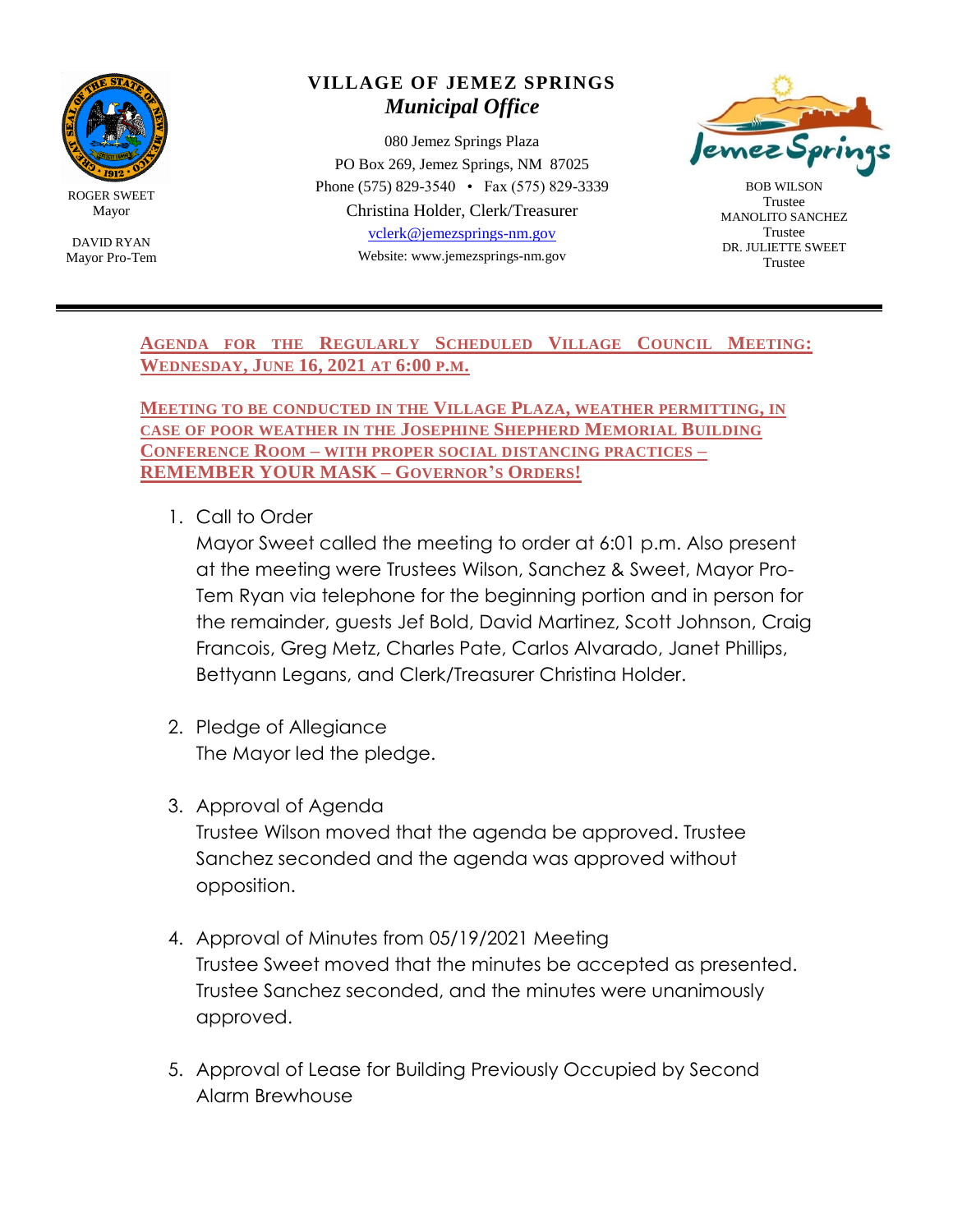Mr. Bold explained that he was coming before the council to negotiate a lease for the building previously occupied by Second Alarm. He stated he and his partners wanted a seven year lease. Mr. Bold also wanted to know what amount of rent could be used for building improvements since they would like to add a seating section to the front of the building as well as a deck to the back of the building, along with moving one of the interior walls.

Mr. Bold also explained if they do add a deck to the back the vault toilets would make dining there unfavorable and asked if there are any solutions. Mayor Sweet explained he would look into possible solutions. That could mean raising the stacks or possibly converting to tankless flush toilets.

Trustee Wilson stated a two year lease with the option of an extension would give both parties time to see if the lease was the right fit. He would like to see a minimum of \$100 per month with the rest going toward improvements.

Trustee Sanchez said that he thought that a 5 year lease with an amendment to the Early Termination clause to state a termination fee of \$5,000 for the length of the lease. Plus a payment of at least \$100 per month with the remainder going toward improvements.

Trustee Sweet agreed with Trustee Sanchez along with receipts for improvements being provided.

6. Interim Budget Presentation and Resolution 2021-04 Adopting an Interim Budget

Ms. Holder gave a presentation to the council on the proposed interim budget for Fiscal Year 2021-2022. A copy of the proposed interim budget will be kept in the Village Office for inspection. Trustee Sweet moved that the Interim Budget be approved by adoption of Resolution 2021-04. Trustee Sanchez seconded and a roll call vote was taken with the following results: Trustee Sweet-aye,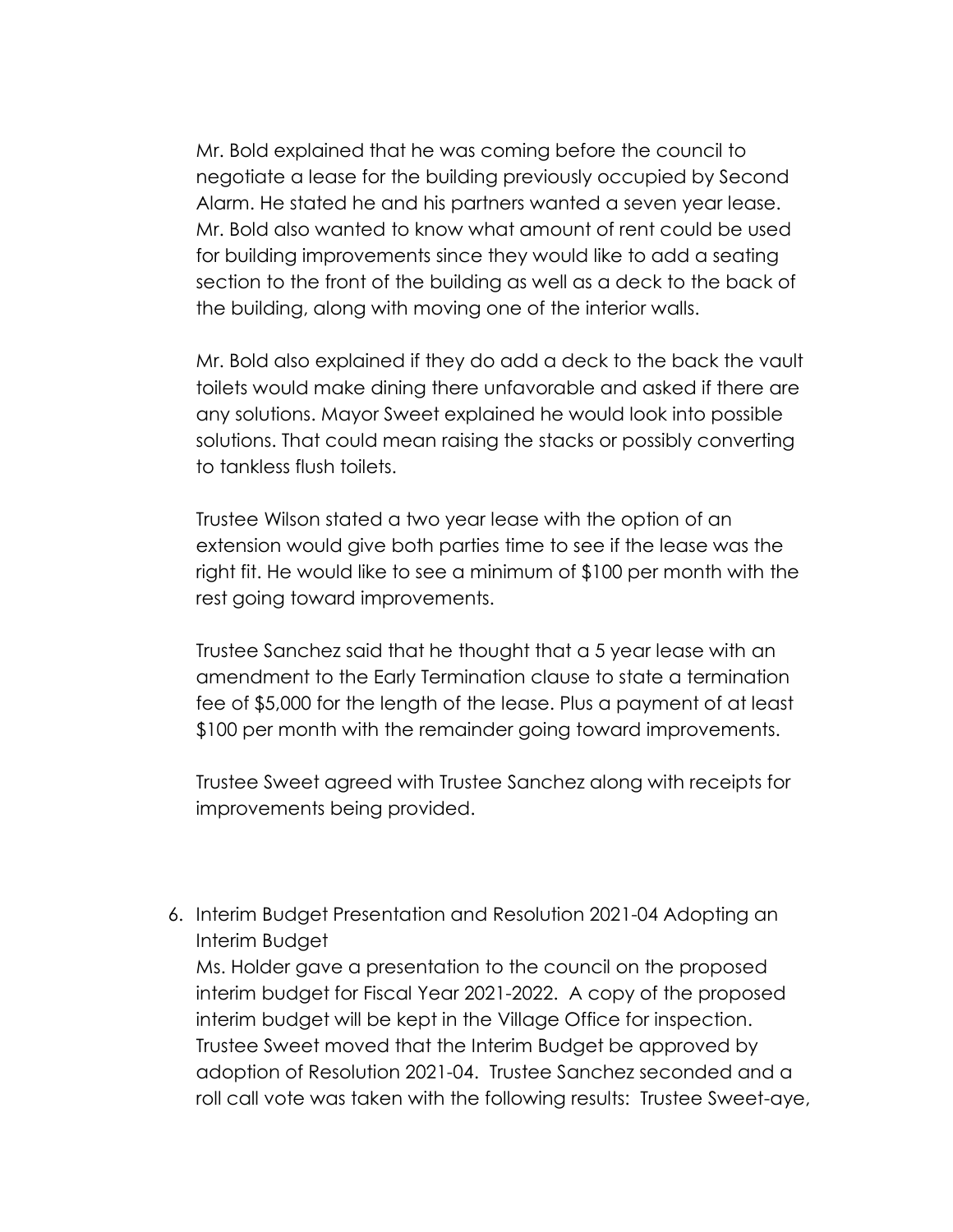Trustee Wilson-aye, Trustee Sanchez-aye, Mayor Pro-Tem Ryan-aye, and Mayor Sweet-aye.

- 7. Reports
	- a. Maintenance Submitted
	- b. Bath House Submitted
	- c. Library Submitted, Ms. Phillips explained she was able to receive a grant for rural libraries and she'll be doing outreach to the surrounding communities and has hired on Nora Sutherland to help in the library when she's unavailable.
	- d. Court Submitted
	- e. Wastewater Not submitted
	- f. Police Chief Submitted
	- g. P & Z Commission Submitted
	- h. Volunteer Fire Department Submitted
	- i. Lodgers' Tax Advisory Board Not submitted
- 8. Clerk/Treasurer's Report-

Ms. Holder explained that the architects for both the River Walk and the Village office relocation have been in contact and both projects were moving ahead smoothly.

She also explained that DFA accepted a copy of the Interim budget.

Ms. Holder also explained that prior to the meeting she received a called from Savannah at the Water office who explained that the water meter at the Leyba Land had been shut off due to a potential leak. She'll be letting maintenance know so they can investigate further.

Training will be beginning the end of September for elections. It will last three days.

9. Public Input and Questions

Ms. Legans explained that there was an ant problem at the Leyba Land. Mayor Sweet explained he'd have maintenance go and find solutions.